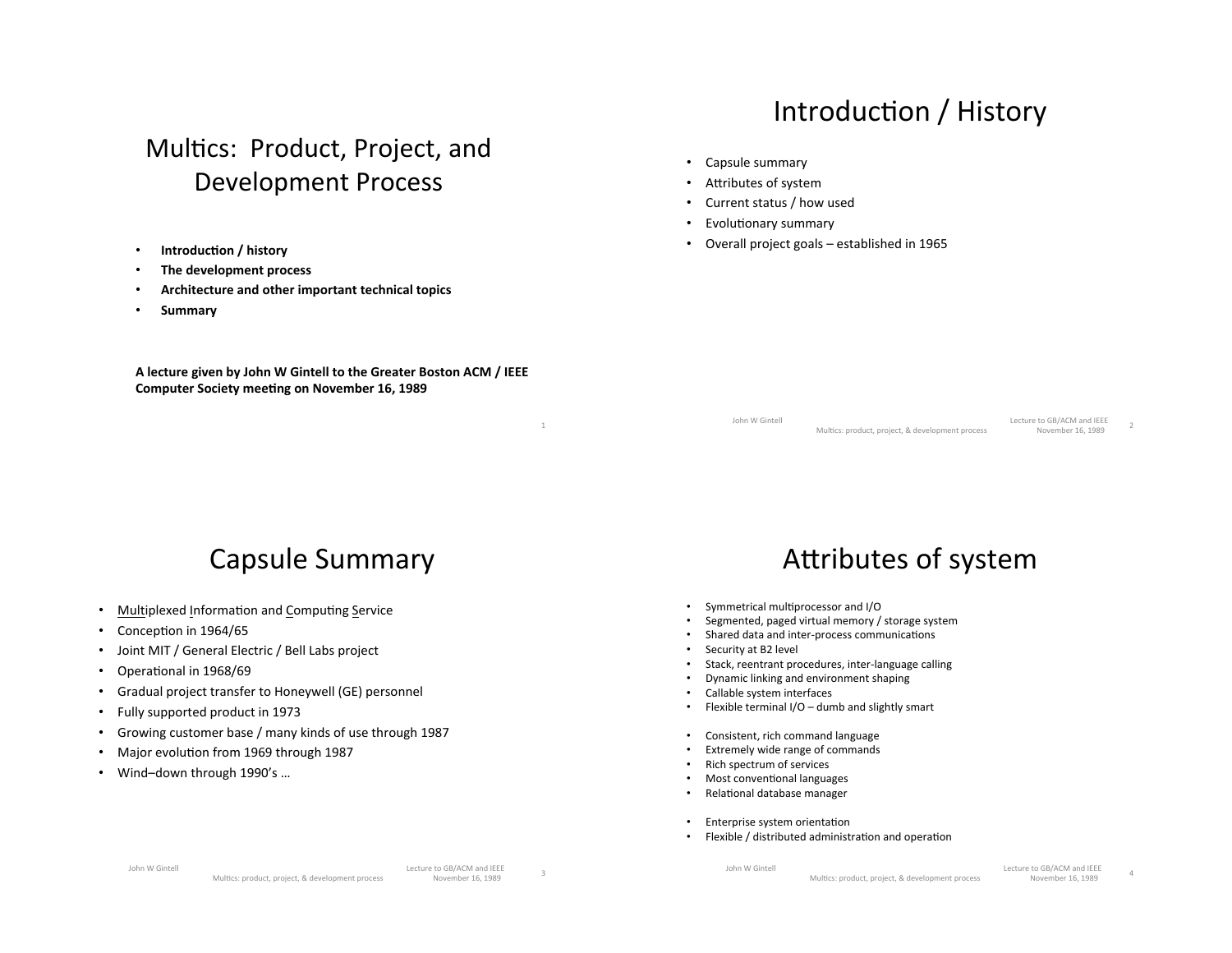#### Current status / how used

- General purpose time-sharing
- Information and communications utility
- Software factory
- Production TP with and without RDB
- Special purpose applications

#### Evolutionary summary

- 13 major releases
- 115 major internal versions
- Replacement of almost everything several times
- Simplification and generalization
- Adaption of concepts from rest of industry
- 4M lines of code, uncounted pages of documentation

| Multics: product, project, & development process<br>November 16, 1989 |  | John W Gintell | Multics: product, project, & development process | Lecture to GB/ACM and IEEE<br>November 16, 1989 |  | John W Gintell |  | Lecture to GB/ACM and IEEE |  |
|-----------------------------------------------------------------------|--|----------------|--------------------------------------------------|-------------------------------------------------|--|----------------|--|----------------------------|--|
|-----------------------------------------------------------------------|--|----------------|--------------------------------------------------|-------------------------------------------------|--|----------------|--|----------------------------|--|

#### Overall project goals – established in  $1965$

- Remote terminal access as normal mode of usage
- Continuous operation
- Wide range of growth capacity
- Reliable file system
- Control of access to allow selective sharing
- Hierarchically structured information and administration
- Serve small and large users efficiently
- Support different user environments
- Flexibility and generality of system for evolution

#### The development process

- Project philosophy
- Use of electronic communications
- The Multics Change Review Board
- Code review
- Quality assurance methodology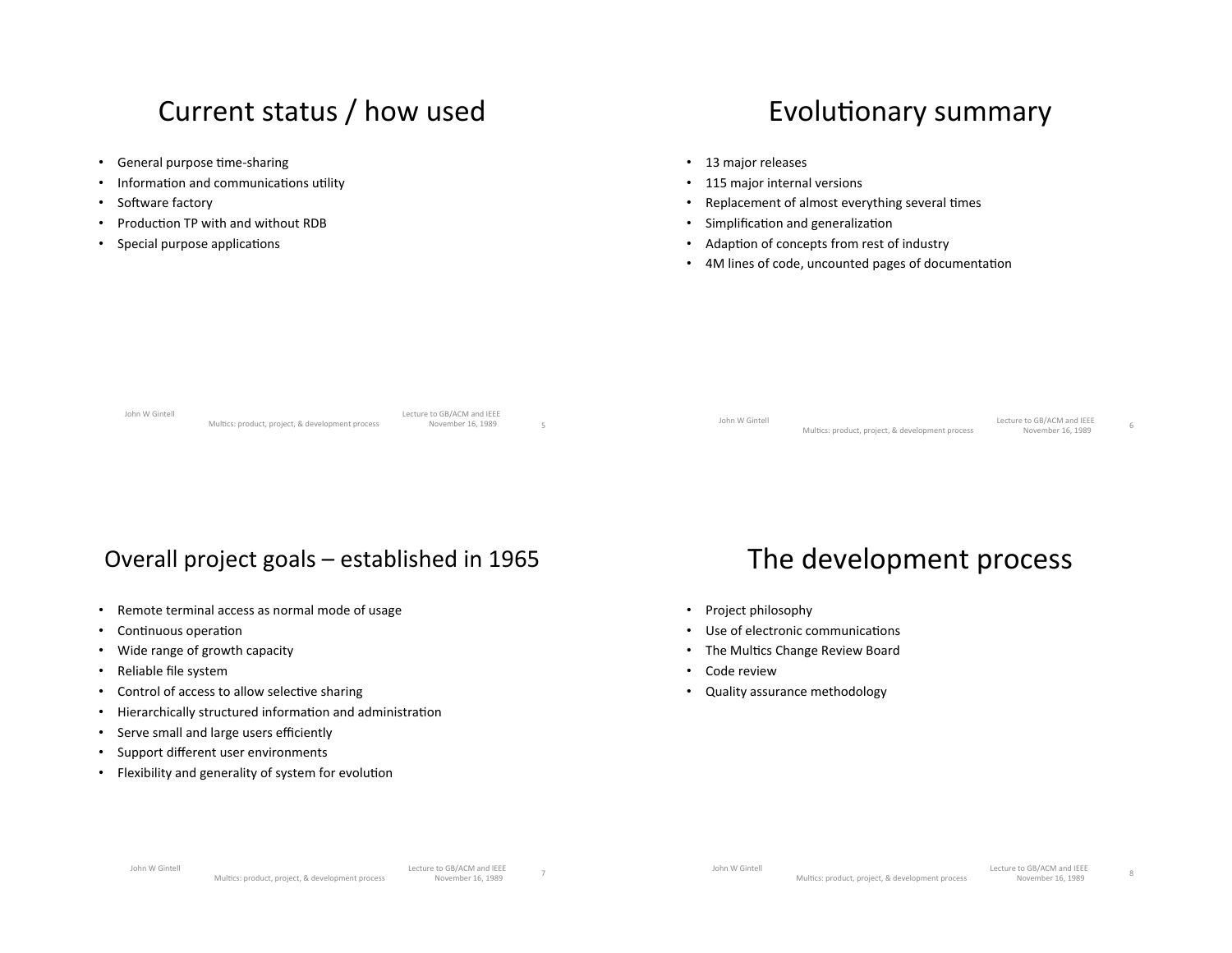#### Project philosophy

- Architectural foundation
- Emphasis on specification and high-level design
- Documented in publication quality English
- Maintain consistency and coherency
- Principal of least surprise
- Plan / develop for evolution and maintenance
- Code itself should be suitable for publication
- Development process consistent with system
- Use system to build itself
- Continuous integration of components
- Encourage the use and construction of tools
- Extensive use of peer review
- Promote group ownership of system

John W Gintell<br>John W Gintell<br>Multics: product, project, & development process Movember 16, 1989 و Lecture to GB/ACM and IEEE<br>Multics: product. project. & development process ((Multics: product. project

# Use of electronic communications

- Group geographically split (Cambridge, Phoenix, Calgary)
- Communication among all project members with email
- On-line design review with electronic meetings
- All documentation and source code available on-line
- Trouble reporting and error tracking
- Distribution of critical fixes
- Connection to outside world in the Internet

John W Gintell<br>John W Gintell<br>Multics: product project & development process Movember 16, 1989 Lecture to do/ACM and leee<br>Multics: product, project, & development process Movember 16, 1989

## The Multics Change Review Board

- Reviews all proposed changes, big and small
- Review is on user-visible interface and effects, not design
- Evolution of process
	- $-$  Several strong individuals
	- $-$  A hand picked board
	- $-$  Cooperating boards in two locations
	- $-$  Anyone can join board
	- $-$  Electronic implementation
	- $-$  Executive board to resolve disputes



- Started as a grass roots effort
- $\cdot$  Informal standards written
- Increasing responsibility of auditor
- Apply to all software and documentation
- New software and minor changes
- Process formalized for B2 definition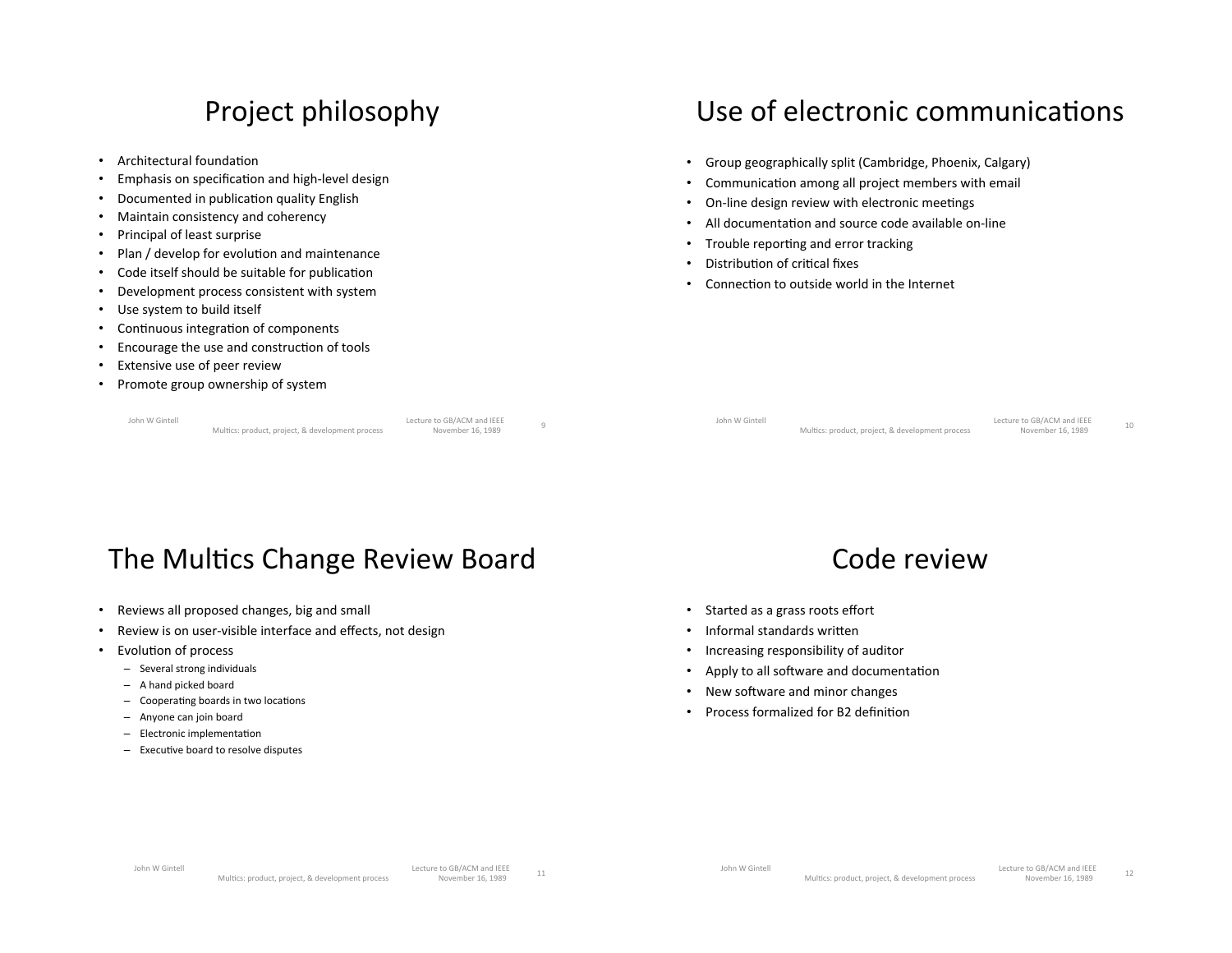#### Quality assurance methodology

- No formal system test group or final qual group
- High quality code and documentation
- Configuration management applied to entire system
- Developer owns the problem and the solution
- Peer pressure to conform to quality standards
- Architecture of system itself
- Bootstrapping nature of system

#### Architecture and other important technical topics

- Virtual memory / process architecture
- Multics process
- **Security**
- Measurement / metering / tuning
- PL/I relationship
- Data hiding
- **Error handling**
- Parameterization
- **Simplification**
- Storage system evolution
- User interface evolution
- Distributed administration
- **Dynamic reconfiguration**

John W Gintell<br>Multics: product project & development process November 16, 1989 Lecture to GB/ACM and IEEE<br>Multics: product, project, & development process
Movember 16, 1989
13

John W Gintell<br>Multics: product project & development process Movember 16, 1989 Lecture to Go/ACNI and IEEE<br>Multics: product, project, & development process
Movember 16, 1989
14

#### Virtual memory / process architecture

- All storage objects in segmented virtual memory
- Segments are paged, transparently to users
- Segments have pathnames
- Standard interface is: get a pointer, refer to data directly
- All data is directly addressed (down to the bit)
- Access control on each data reference
- Operating system runs in same address space as user
- Rings used to protect OS
- Device independent I/O system permits segment/file reference with different programming interface (not normally used in commands)
- Problems
	- Segment size limitation (1MB) led to multi-segment files
	- $-$  File reference to data outside of system
	- $-$  Asynchronous writing makes DB recovery difficult
- File manager for relational database manager to have been included inside system later

#### Multics Process

- Large address space
- Permanent for life of login (can get new process)
- Environment / static storage shared between commands
- Dynamic linking results preserved
- Powerful, but expensive to create
- Single execution point
- Restricted multi-tasking available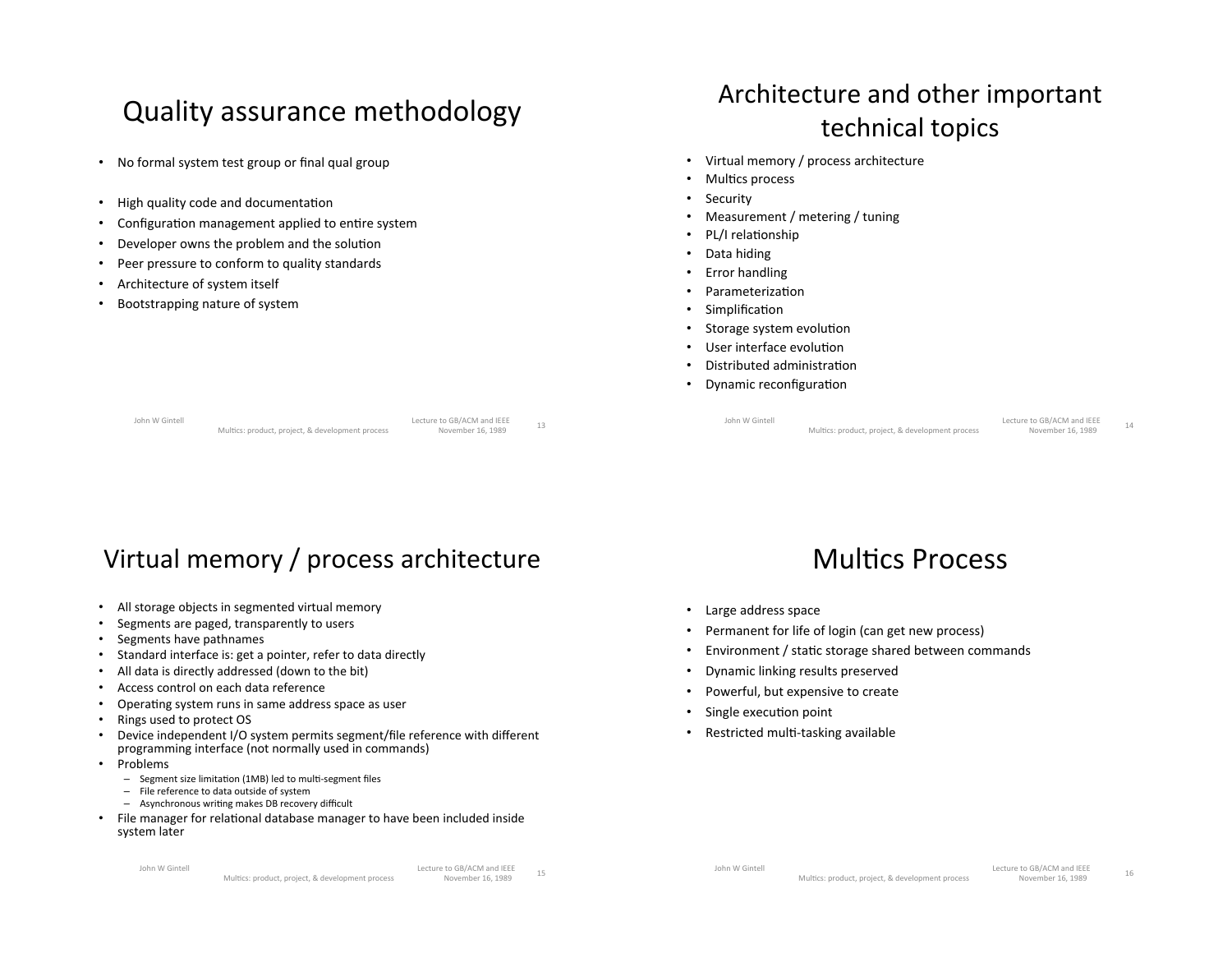#### **Security**

- Principal of least privilege used extensively
- Discretionary access control: ACLS
- Rings for system structuring
- Mandatory access control: Access Isolation Mechanism
- Most functionality for B2 since 1975
- Mailboxes and message segments with per-message access
- Generalization of extended access
- Audit logs

#### Measurement / metering / tuning

- Metering policy
	- $-$  If it can be counted, put in a meter
	- $-$  Build commands to display results
- Parameterize algorithms with commands to change
- Segment / page usage counting
- Paging/disk IO / interrupts / system faults / scheduler metering
- $\cdot$  Call tracing
- Statement profiling
- Usable by users for debugging and performance analysis

|  | John W Gintell |
|--|----------------|
|  |                |

Lecture to GB/ACM and IEEE<br>Multics: product, project, & development process
Movember 16, 1989
17

Lecture to GB/ACM and IEEE<br>November 16, 1989

John W Gintell<br>Multics: product project & development process November 16, 1989 Lecture to dby Acivi and leee<br>Multics: product, project, & development process
Movember 16, 1989
18

#### PL/I relationship

- System programming language == principal user language
- PL/I call interface universally used
- OS primitives form a PL/I machine
- Reliance on PL/I character string and pointer
- Use of area mechanism
- Special interface required for other languages

#### Data hiding

- Programmable interfaces for system data
- Subsystem interfaces with appropriate argument lists
- Pointers to PL/I structures used to pass information
- Structure version number placed in structures
- Callee checks version number for compatibility handling
- Allows stage evolution of interfaces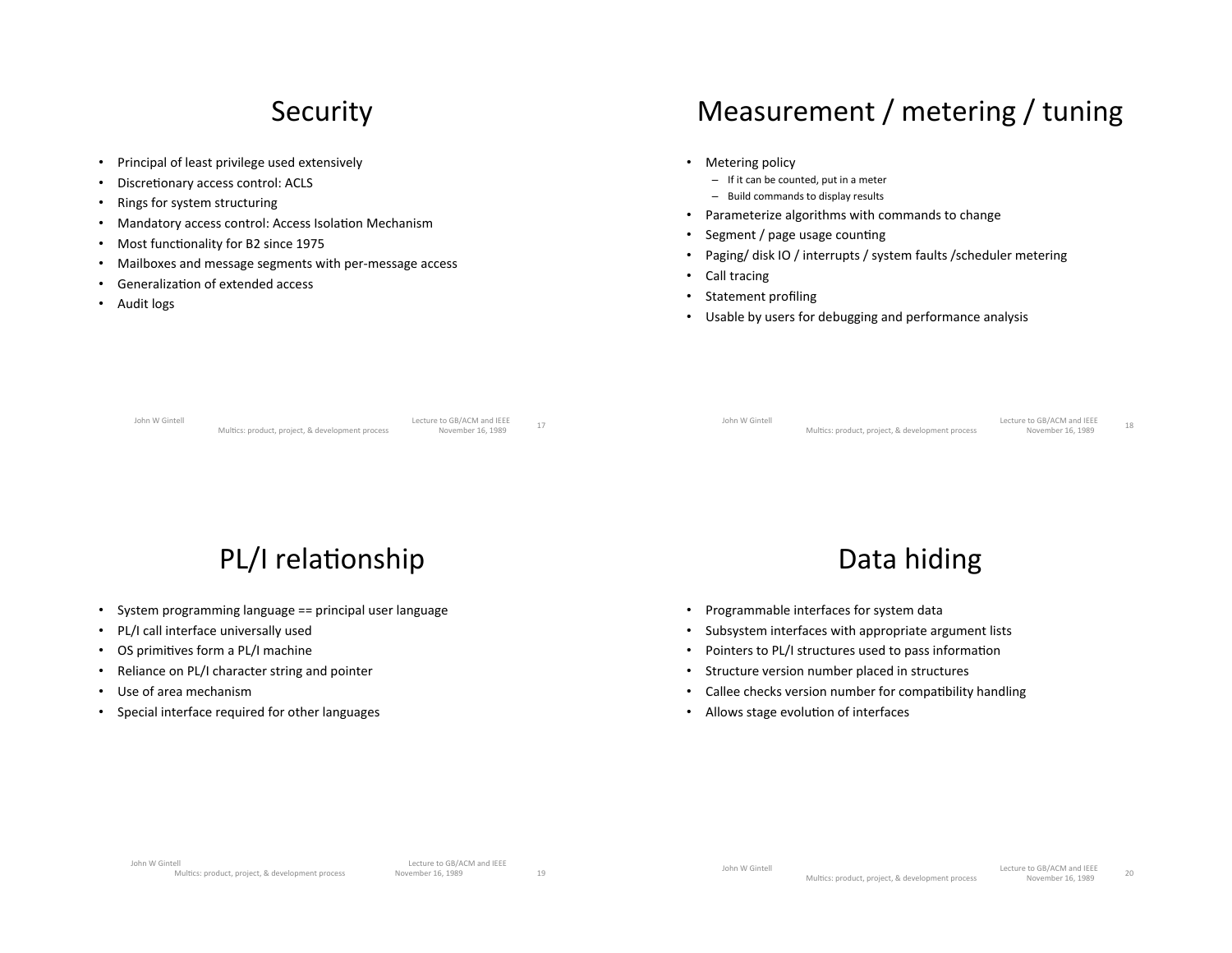#### Error handling

- Error codes or signaling
- Originally: signaling with an error stack
- Actually: status code passed to callers
- Error state not kept within the system
- Standardized system status codes
- Programs refer to code tables symbolically
- Using dynamic linking to get to message table
- Status codes actually pointer
- Yields user supplied error tables
- Signals for specific errors / situations
- Command argument error condition
- Command question condition and the answer command

John W Gintell<br>John W Gintell<br>Multics: product project & development process Movember 16, 1989 Lecture to GB/ACM and IEEE<br>Multics: product. project. & development process ((Multics: product)

```
Parameterization
```
- Customization without system modification
- System administrator defined tables for
	- $-$  Numbers, names, relationship of objects
	- $-$  Metering and tuning parameters
	- $-$  Terminal attributes
- $\cdot$  File transfer and printing services
- Per-project/user supplyable overrides where appropriate

|  | John W Gintell |  |
|--|----------------|--|
|  |                |  |

Lecture to GB/ACM and IEEE<br>Multics: product, project, & development process ((1)(1989) November 16, 1989

Storage system evolution

• Original: entire storage system on one logical volume

• Separation into logical volumes with multiple physical volumes VTOC on physical volume for efficiency and recovery

Volume and hierarchy backup/retrieval/reload systems

Lecture to GB/ACM and IEEE<br>November 16, 1989

## Simplification

- Approach to abysmal system performance
- Static binding, segment combining
- Recode into subset of PL/I for optimal compiling
- 3 rings to 2 for standard operations
- Use of fixed size items
	- $-$  Compile-time sizes
	- $-$  Pages and segment sizes
	- $-$  Directory branch and ACL sizes
	- $-$  Fixed character string sizes
	- $-$  Fixed binary instead of bit
- Watch "word" boundaries
- Don't recode into assembly language or destroy modularity
- Later improvements removed shortfalls
	- Better compiler
	- $-$  More registers in hardware
	- $-$  Rings in hardware
	- $-$  Byte and bit addressing in hardware

• Demountable volumes

Salvagers and scavengers

• Directories on separate logical volume

Various forms of fault tolerance added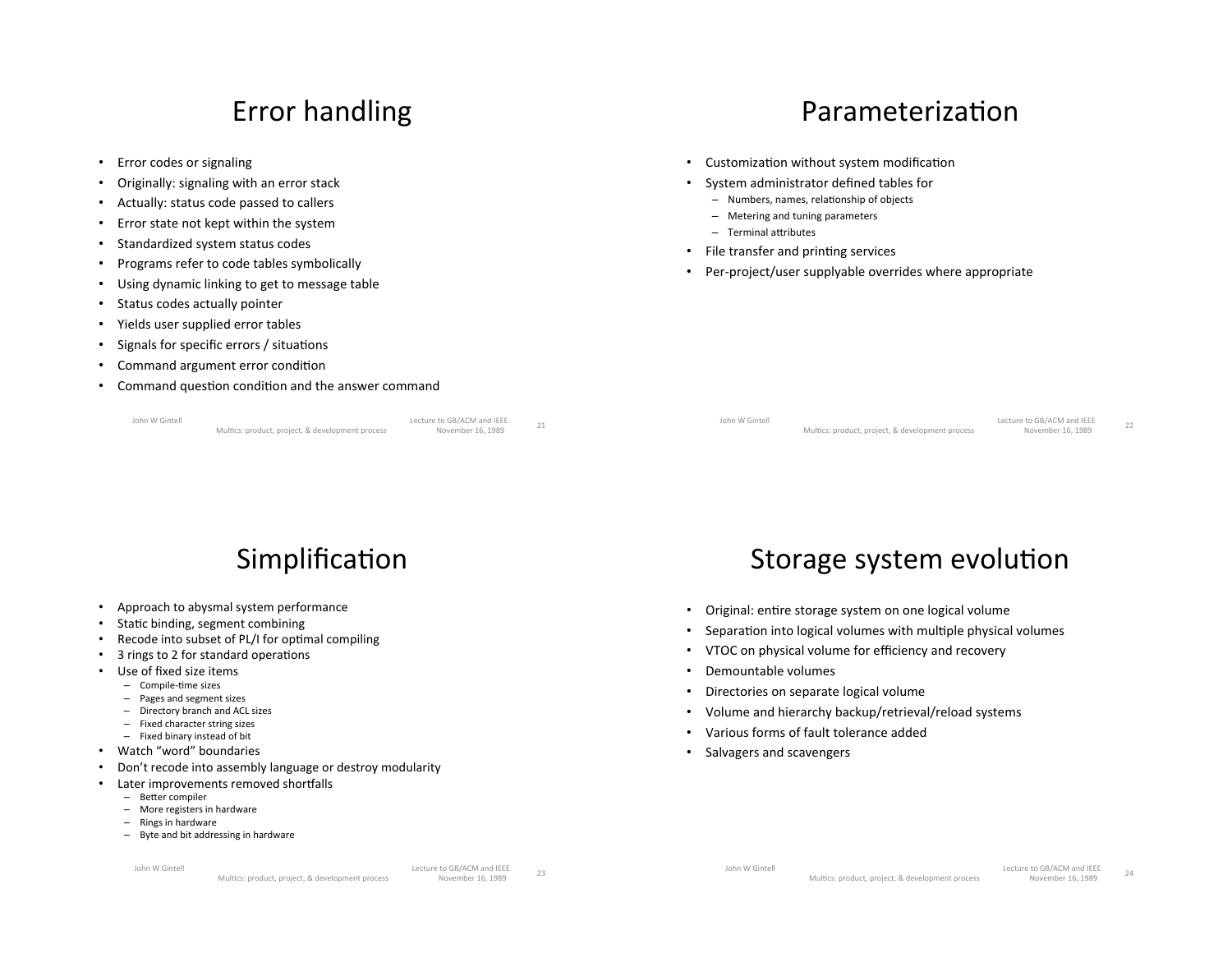#### User interface evolution

- Commands with control arguments
- Long and short names
- Standardized control arguments
- Extensive command file language: exec\_com
- Abbrev, active functions, iteration, and do command
- Help files for all commands
- Primitive subroutines available to ease command writing
- Provide subroutine interfaces for principal functions
- Yields better error handling, modularity and efficiency
- Subsystem utils for commands with family of requests
- Window and video system for dumb terminals
- Menu interface to a few commands

John W Gintell<br>
(((())))))) Unit is the product project & development process<br>
(Movember 16, 1989) (Multics: product, project, & development process)

```
Distributed administration
```
- System tables controlled separately
- I/o devices and communications configuration
- User registration
- Storage management
- Printing and backup services
- Project setup and resource grouping
- Project administrators control projects
- User and delegatable privileges
- Resource usage
- Restricted subsystems
- Priority scheduler
- Workclasses and load control groups

John W Gintell<br>Multics: product project & development process Movember 16, 1989 Lecture to disynciation lefte<br>Multics: product, project, & development process Multics: product, project, & development process

#### Dynamic reconfiguration

- Add / remove hardware components while system is running
- CPUs, IO controllers, memories
- Front End Processors
- $\cdot$  Communication lines and I/O devices
- Divide 1 system into 2 and put it back together again
- Partition subset to run online T&D
- Add / remove software components while system is running
- All but the prelinked at boot-time OS itself



- Effect on Bull (who absorbed the Honeywell computer business)
- Effect on world of computing
- Missing or uncompleted
- An evolutionary project